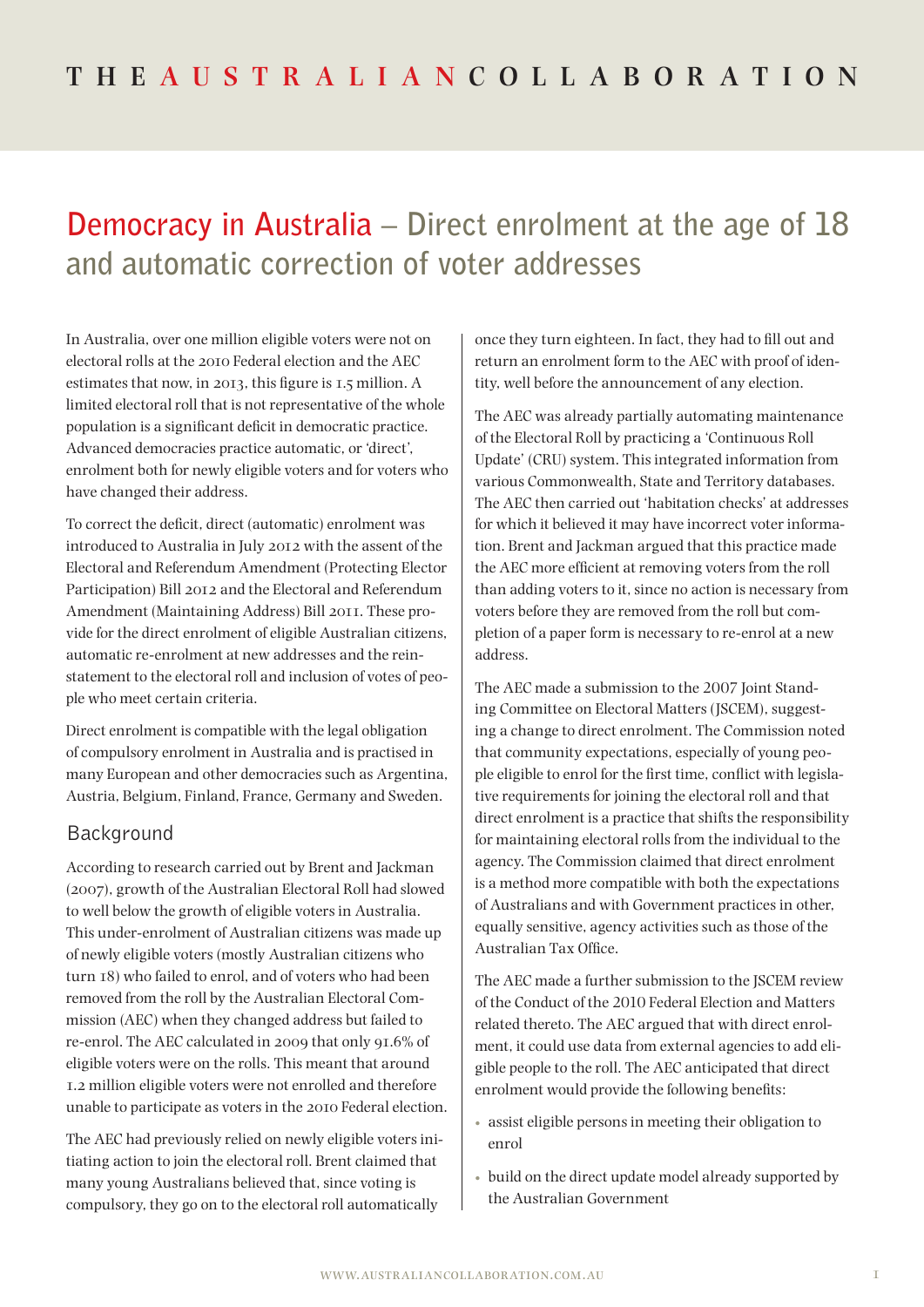• balance existing provisions which enable the AEC to commence action to remove an eligible elector from the electoral roll where it believes that an elector is no longer entitled to be enrolled for an address.

The recommendations of the JSCEM report, released in July 2011, gave the Committee's support for automatic enrolment for federal elections in the future.

Following the passage of the Electoral and Referendum Amendment (Protecting Elector Participation) Bill 2012 and the Electoral and Referendum Amendment (Maintaining Address) Bill 2011 through Parliament, amendments to the *Commonwealth Electoral Act 1918* and the *Referendum (Machinery Provisions) Act 1984* mean that direct enrolment has been effectively implemented at a federal level.

## Direct enrolment and its benefits

The key benefit of direct enrolment is that it maintains voter records and adds eligible voters to the electoral roll without direct action from the voter. In direct enrolment, electoral agencies access information from other trusted agencies to maintain their records. This assists with maintaining both the integrity of the electoral roll and the compulsory participation of voters at election time.

Other benefits of direct enrolment may be realised by the AEC as the electoral system becomes simpler and cheaper to manage. Rosenberg and Chen (2009), for example, documented extensive cost savings following the introduction of a partially automatic system in Canada. In Australia, the Electoral Commission is now expected to undertake little extra work beyond its previous responsibility to maintain records of all eligible voters. The effort previously required to identify and enrol eligible voters is now subsumed by the practice of direct enrolment.

The AEC had already been using information from other agencies, for example from motor vehicle licensing agencies, to carry out a check when a voter changed address. This allowed them to initiate an 'objection' and remove a voter from the roll if no action was taken by the voter. As already noted, however, re-enrolment required action from a voter. The AEC could take the initiative to send reenrolment forms to the voter's new address but could only enrol the voter at that address if the voter made an application in writing.

Updates to the Electoral Act now allow the AEC to automatically update a voter's address when it receives information. The AEC must write to the voter and allow them 28 days to object to the enrolment. The only action required from the voter now will be to inform the AEC that the address is incorrect or that they are not eligible to vote, and otherwise the voter will be automatically re-enrolled at their new address.

Other updates allow the AEC to write to voters electronically to inform them of their automatic re-enrolment at their new address, regardless of whether the voter has consented to the use of their electronic address. This is expected to lead to improved communications with younger Australians who may change address frequently.

#### Other Federal Government initiatives

In 2005, the Howard Government passed the Electoral and Referendum Amendment (Electoral Integrity and Other Measures) Bill 2005, which required that the electoral roll be closed at the end of the day that writs are issued. The amendment made it difficult for new voters or those who had been removed from the roll or whose address had changed since the last election to have time to amend their status before an election.

In 2010, the activist group, GetUp!, brought a High Court challenge to the amendments, and in August 2010, the full bench found that certain parts of the 2005 Electoral Act were unconstitutional. This meant that the Australian Electoral Commission (AEC) was obliged to enrol up to 100,000 voters who missed the deadline, and to allow them to vote in the 2010 Federal election. Neither the Coalition nor the ALP has sought to overturn the decision. The AEC notified voters who had attempted to enrol between 19 July 2010, when the rolls closed, and 26 July that they could cast a 'declaration vote' by producing a form of identification.

## **Direct enrolment in the states**

In NSW, the 'Smart Electoral Roll' project enrols voters when they turn 18, using information from government departments, including Education. The AEC contacts the new voters to advise that they have been added to the roll but does not require a response. Voters who have missed direct enrolment but turn up to vote on election day are